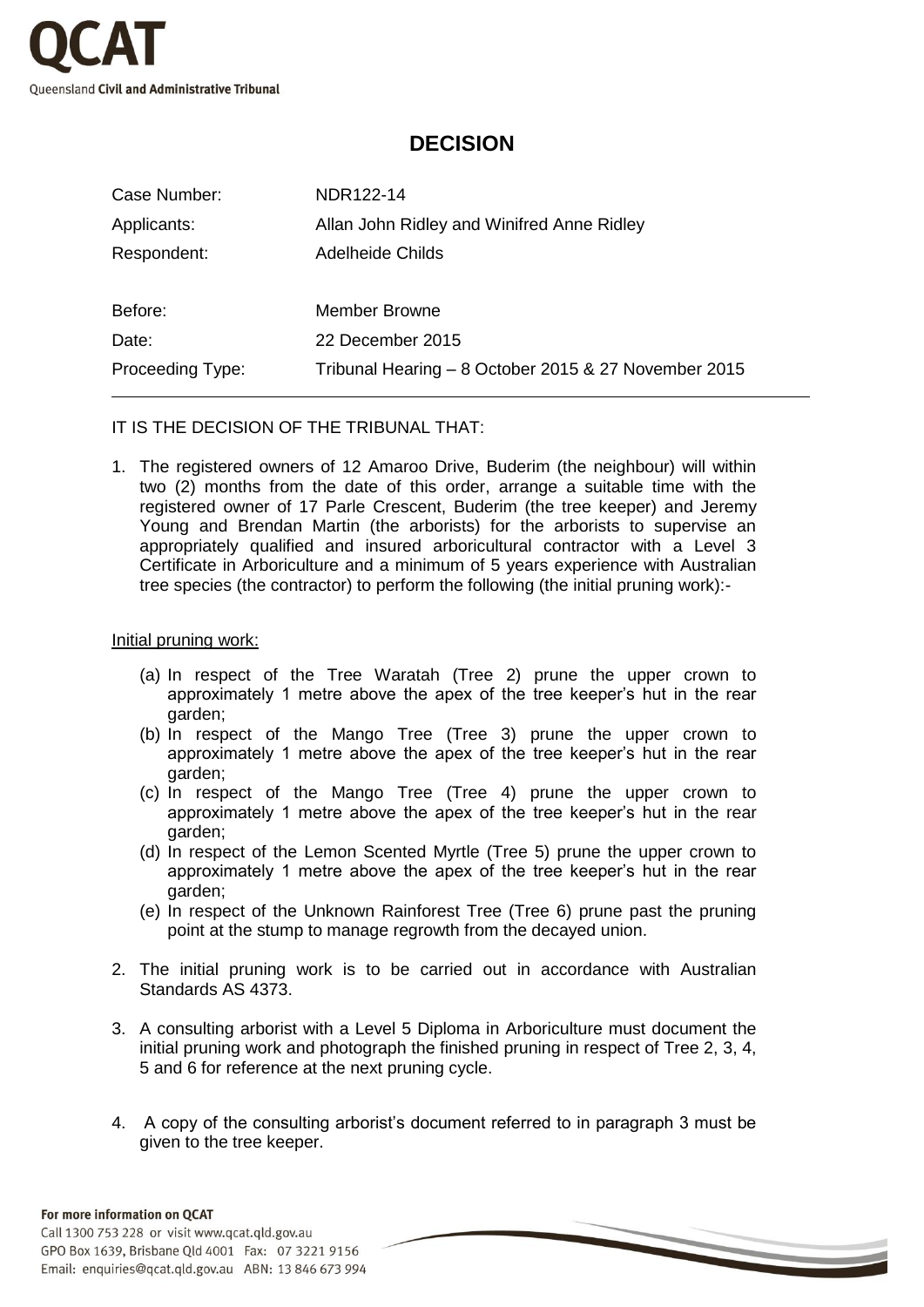5. The initial pruning work and documenting of the pruning specified in paragraph 1(a) to (e) inclusive and paragraph 3 must be carried out within 60 days from the date of this order.

#### Further inspections and maintenance work:

- 6. That 12 months from the date of the initial pruning work and annually thereafter there be an inspection of Trees 2, 3, 4, 5 and 6 by the contractor with reference to the consulting arborist's document mentioned in paragraph 3 to determine if any subsequent pruning work is necessary to maintain the crown level of Trees 2, 3, 4, 5 and 6 at a maximum of 1 metre above the apex of the tree keeper's hut and in respect of Tree 6 to re-prune back to stump to manage poor structure.
- 7. Any ongoing maintenance work to be carried out as detailed in paragraph 6 must be done by the contractor and in accordance with the Australian Standards AS 4373.
- 8. The neighbour will arrange a suitable time with the tree keeper and the contractor for the contractor to perform any ongoing maintenance work referred to in paragraphs 6 and 7.
- 9. A consulting arborist with a Level 5 Diploma in Arboriculture must document any maintenance pruning work referred to in paragraph 6 and photograph the finished pruning in respect of Trees 2, 3, 4, 5 and 6 for reference at the next pruning cycle.
- 10. A copy of the consulting arborist's document referred to in paragraph 9 must be given to the tree keeper after any maintenance pruning work.
- 11. If the tree keeper and neighbour cannot agree upon a suitable date and time for the initial pruning work, documenting of the pruning work, inspections and any future maintenance work to be carried out, the neighbour will give written notice to the tree keeper of a date and time and this will be the final date and time for the initial pruning work, documenting of the pruning work, inspections and future maintenance work detailed in this order.
- 12. The neighbour will make all necessary arrangements to contact the arborists, the contractor and the consulting arborists so that the initial pruning work, documenting of the pruning work, inspections and future maintenance work detailed in this order can be performed.
- 13. The tree keeper must give access to the arborists, the consulting arborist and contractor so that the initial pruning work, documenting of the pruning work, inspections and future maintenance work detailed in this order can be performed.